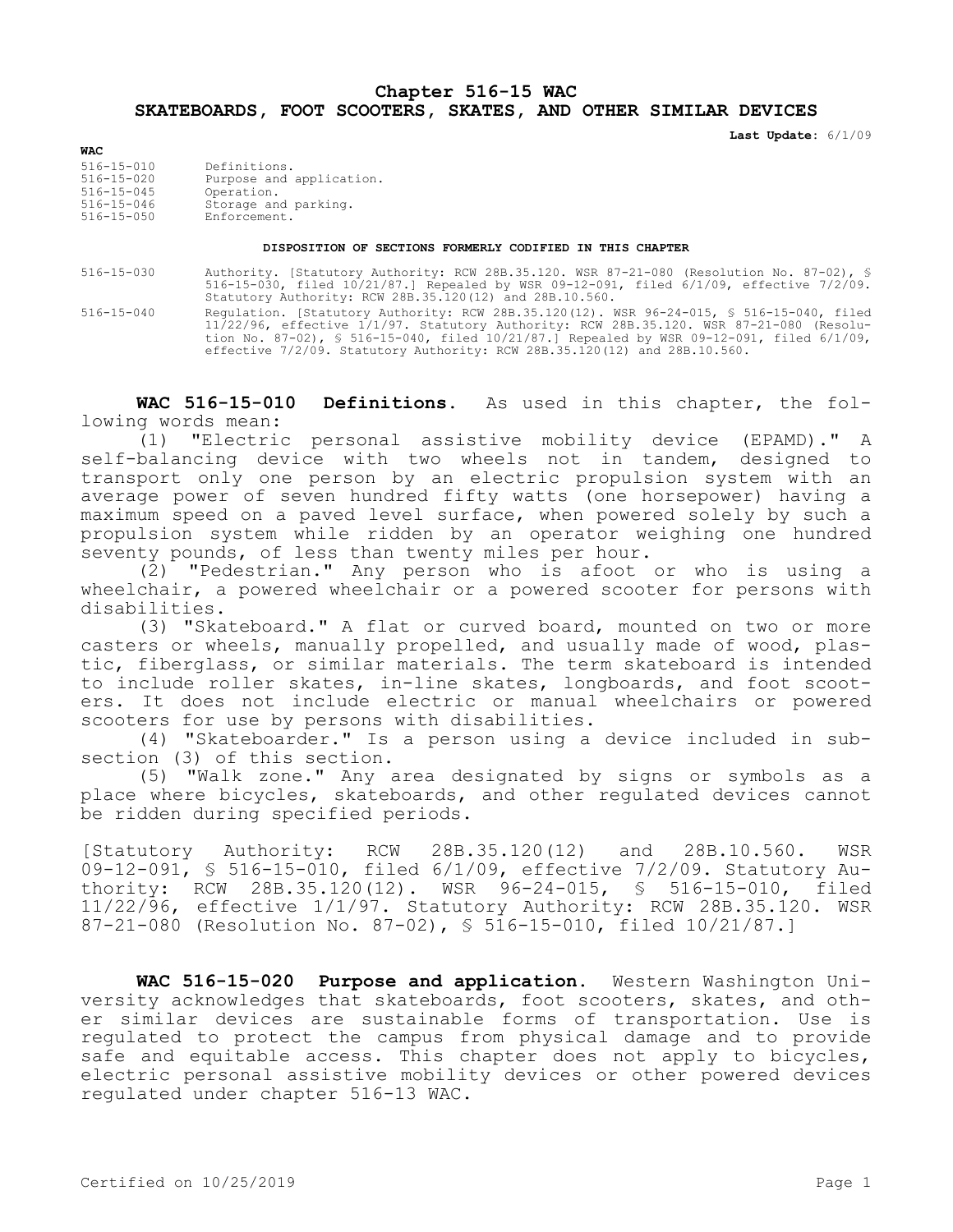[Statutory Authority: RCW 28B.35.120(12) and 28B.10.560. WSR 09-12-091, § 516-15-020, filed 6/1/09, effective 7/2/09. Statutory Authority: RCW 28B.35.120(12). WSR 96-24-015, § 516-15-020, filed 11/22/96, effective 1/1/97. Statutory Authority: RCW 28B.35.120. WSR 87-21-080 (Resolution No. 87-02), § 516-15-020, filed 10/21/87.]

**WAC 516-15-045 Operation.** (1) Skateboarders are expected to use skateboards in a safe, responsible manner.

(2) Skateboarders must comply with these regulations to ensure the safe operation, use, and storage of these devices on campus.

(3) Skateboarders must yield the right of way to pedestrians at all times.

(4) Skateboarders must comply with speed limits on campus as follows:

(a) Share pedestrian spaces and walkways only at pedestrian walking speeds, three miles per hour, within ten feet of any pedestrian or areas congested with pedestrians.

(b) Otherwise, skateboard speeds are limited to pedestrian jogging speeds, five to seven miles per hour maximum.

(5) Speeds in excess of seven miles per hour, stunt riding, or any and all other uses of skateboards that may cause property damage and endanger the user or others are prohibited.

(6) Skateboarders are restricted from the following areas: Lawns, benches, stairways, steps, sculpture, art work, hand rails, loading ramps, building interiors.

(7) Skateboarders must dismount and walk in areas specifically designated as permanent or temporary walk zones from 9 a.m. to 4 p.m. during regular class days, including finals week, during the regular academic year. Designated walk zones are as follows:

(a) In Red Square;

(b) In the congested, narrow walk area from the north side of Engineering Technology to the north side of Carver Gym;

(c) At Viking Union Vendor's Row; and

(d) Such other areas as may be designated by the vice president for business and financial affairs.

(8) Skateboards may be used in the east-west intertie between Carver Gym, the Art Annex, Bond Hall, and Miller Hall but must yield right of way to pedestrians.

[Statutory Authority: RCW 28B.35.120(12) and 28B.10.560. WSR 09-12-091, § 516-15-045, filed 6/1/09, effective 7/2/09.]

**WAC 516-15-046 Storage and parking.** Skateboarders must store and maintain control of their devices to prevent harm to others.

[Statutory Authority: RCW 28B.35.120(12) and 28B.10.560. WSR 09-12-091, § 516-15-046, filed 6/1/09, effective 7/2/09.]

**WAC 516-15-050 Enforcement.** (1) A skateboarder who refuses to abide by the rules and regulations set forth under chapter 516-15 WAC may be issued a university notice of infraction (NOI) for one or more of the following:

(a) Failure to yield right of way to a pedestrian;